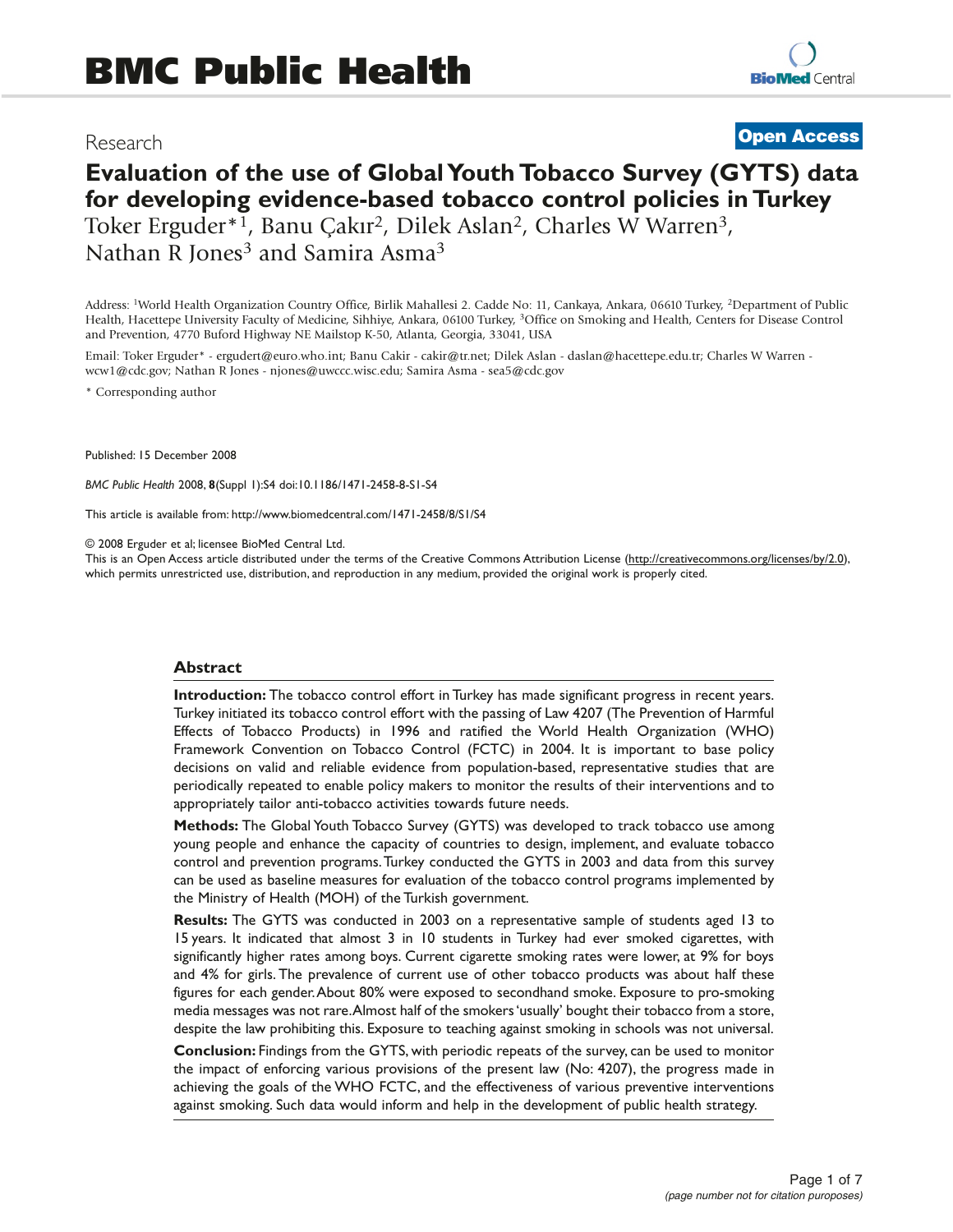# **Introduction**

The tobacco control effort in Turkey has made significant progress in recent years. In December 2004, Turkey ratified the World Health Organization (WHO) Framework Convention on Tobacco Control (FCTC) [1,2]. The WHO FCTC encourages countries to develop and implement national tobacco control action plans, including public policies such as: bans on direct and indirect tobacco advertising; raises in tobacco tax and price; promotion of smoke-free public places and workplaces; and provision of health messages on tobacco packaging. Turkey has exerted a great effort to meet the requirements of the WHO FCTC in a timely manner.

In 2005, the Ministry of Health (MOH) formed a working group, including participants from non-governmental organizations, universities, and other relevant institutions, to develop goals and objectives for a National Tobacco Control Program (NTCP) for Turkey. With regard to the prevalence of tobacco use, the working group produced two main objectives: to reduce the prevalence of tobacco use by adults (aged 15 years and over) to 20% by the year 2010; and to reduce the prevalence of tobacco use by youths (<15 years of age) to zero by 2010.

The government of Turkey approved the implementation of the NTCP on December 27, 2007. In addition, as recommended by the working group, the MOH has presented to the National Grand Assembly some amendments to Law 4207 (The Prevention of Harmful Effects of Tobacco Products) [3]. Law 4207 initially included provisions banning advertising of tobacco products, sale of tobacco products to minors, and smoking in public places. The proposed amendments to Law 4207 include additional provisions, such as: extending the scope of restrictions on consumption of tobacco and tobacco products in public areas; prohibiting the sale of tobacco and tobacco products through vending machines; and prohibiting the appearance of smoking in all audio-visual media.

The MOH has taken leadership in several efforts to prevent tobacco use and promote cessation activities, such as: sponsoring anti-tobacco television and radio programs and seminars; conducting public education and anti-tobacco activities utilizing posters, brochures and leaflets; training health professionals on patient counseling regarding tobacco use; establishing cessation centers; and continuing the 'Quit and Win Campaign'. (The Quit and Win campaign, an international smoking cessation competition to motivate smokers to quit smoking, was first started in Turkey in 1996 and has been carried out by the Substance Dependence Section, Mental Health Department, General Directorate of Primary Health Care, Ministry of Health, Turkey under the auspices of the WHO every second year.)

In addition to the tobacco control program efforts, one important feature of the WHO FCTC is the call for countries to establish programs for national, regional, and global surveillance [1]. WHO, the US Centers for Disease Control and Prevention, and the Canadian Public Health Association developed the Global Tobacco Surveillance System (GTSS) to assist WHO member states in establishing continuous periodic tobacco control surveillance and monitoring [4,5]. The GTSS includes collection of data through three surveys: the Global Youth Tobacco Survey (GYTS) for youth, and the Global School Personnel Survey and the Global Health Professionals Survey for adults [4].

The purpose of this paper is to present some data from 13- to 15-year-old students who completed the GYTS conducted in Turkey in 2003 [6,7] and to scrutinize the findings of the GYTS that can be used to monitor provision of the tobacco control laws in Turkey, as well as the articles in the WHO FCTC.

# **Methods**

# *The Global Youth Tobacco Survey (GYTS)*

The GYTS uses a standardized methodology for constructing sampling frames, selecting schools and classes, preparing the questionnaire, carrying out field procedures, and processing data. The GYTS questionnaire is self-administered in classrooms, and school, class, and student anonymity is maintained throughout the GYTS process. Country-specific questionnaires consist of a core set of questions that all countries ask, as well as unique country-specific questions. The final country questionnaires are translated to local languages, and backtranslated to check for accuracy. GYTS country research coordinators conduct focus group discussions with students aged 13 to 15 years to further test the accuracy of the translation and students' understanding of the questions.

The GYTS enquired about several important tobacco-use indicators, including: current cigarette smoking (based on a response of "1 or more days" to the question, "During the past 30 days (1 month), on how many days did you smoke cigarettes?"); current use of tobacco products other than cigarettes; 'susceptibility' (that is, absence of a firm decision not to smoke) or likely initiation of cigarette smoking in the next year among never smokers (based on a negative response to the question, "Have you ever tried or experimented with cigarette smoking, even one or two puffs?" as well as a response of anything but "definitely no" to the questions, "If one of your best friends offered you a cigarette, would you smoke it?" and "Do you think you will try smoking a cigarette in the next year?") [8]; exposure to cigarette smoke in public places (based on a response of "1 or more days" to the question, "During the past 7 days, on how many days have people smoked in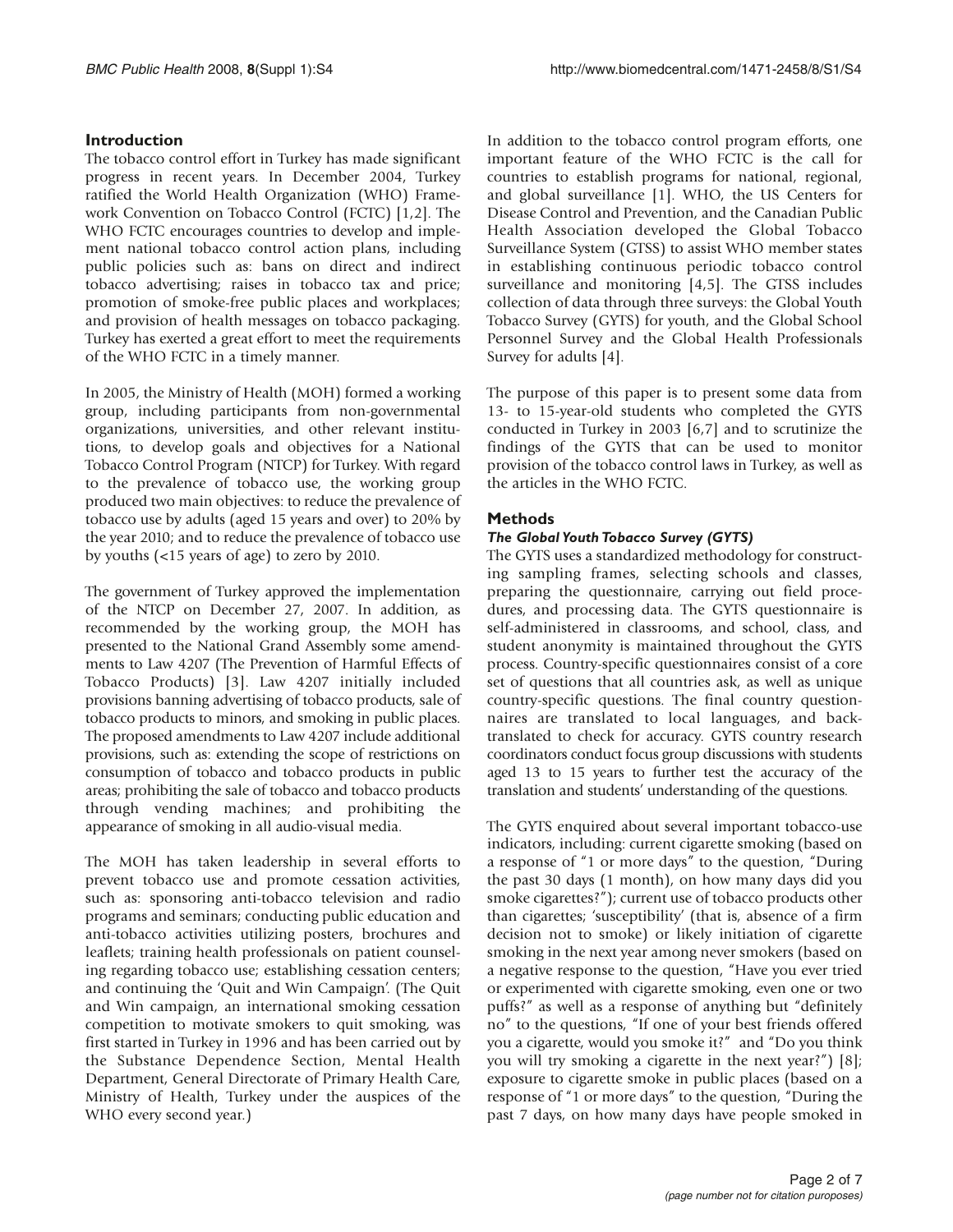your presence, in places other than your home?"); one or more parents smoke cigarettes (based on a response of "both", "father only", or "mother only" to the question, "Do your parents smoke?"); one or more best friends smoke cigarettes (based on a response of "most" or "all" to the question, "Do most or all of your best friends smoke?"); in favor of banning cigarette smoking in public places (based on a positive response to the question, "Are you in favor of banning smoking in public places (such as in restaurants, in buses, streetcars, and trains, in schools, on playgrounds, in gyms and sports arenas, in discos?"); and exposure to pro-tobacco advertising and promotion, either direct or indirect (based on: a response of "a lot" or "a few" to the questions, "During the past 30 days (1 month), how many anti-smoking media messages (for example, television, radio, billboards, posters, newspapers, magazines, movies, drama) have you seen or heard?", "During the past 30 days (1 month), how many advertisements for cigarettes have you seen on billboards?", "During the past 30 days (1 month), how many advertisements for cigarettes have you seen at point of sale?", "During the past 30 days (1 month), how many advertisements or promotions for cigarettes have you seen in newspapers or magazines?"; a positive response to the questions, "Do you have something (t-shirt, pen backpack, etc) with a cigarette brand logo on it?" or "Has a cigarette company representative ever offered you a free cigarette?").

The GYTS data in this report include a representative national estimate, compiled from 10 separate surveys conducted in Turkey in 2003: three major cities (Ankara, Istanbul and Izmir) and seven geographical regions (Aegean, Marmara, Black Sea, Mediterranean, Inner Anatolia, Eastern Anatolia, and South-Eastern Anatolia). In total, 15,957 students completed the GYTS. The GYTS sample design produces representative, independent, cross-sectional estimates for each site. A weighting factor was applied to each student record to adjust for the probability of selection at the school, class, and student levels, and non-response at the school, class, and student levels. A final adjustment sums the weights by grade and gender to the population of school children in the selected grades in each sample site. Thus, the national data are a compilation of the individual site data. SUDAAN, a software package for statistical analysis of correlated data, was used to compute standard errors of the estimates and produced 95% confidence intervals, which are shown in the manuscript as lower and upper bounds [9]. t-Tests were used to determine differences between subpopulations [10]. Statistical differences are noted at the  $p < 0.05$  level. Given that gender is an effect modifier for the association between smoking and various risk factors [11,12], all statistical analyses were conducted stratifying on gender. This paper is limited to students aged 13 to 15 years old.

The findings in this report are subject to at least three limitations. First, because the sample surveyed was limited to youths attending school, they may not be representative of all 13 to 15 year olds in Turkey. Second, these data apply only to youths who were in school the day the survey was administered and completed the survey. The school response rate was 100% in all sites. The student response rate was over 90% in all sites, except South-Eastern Anatolia (84.0%), suggesting bias due to absence or non-response is small. Third, data are based on self reports of students, who may under- or over-report their use of tobacco. The extent of this bias cannot be determined in this particular group; however, responses to tobacco questions on surveys similar to GYTS have shown good test-retest reliability [13].

# **Results**

# *Prevalence*

Almost 3 in 10 (26.3%) students in Turkey ever smoked cigarettes, with the rate for boys (31.7%) significantly higher than for girls (19.7%) (Table 1). Of ever smokers in Turkey, 30.7% initiated smoking before age 10, with a significantly higher rate among boys (34.9%) compared to girls (23.7%). Overall, 6.9% of students in Turkey currently smoked cigarettes, with again a significantly higher rate among boys (9.4%) compared to girls (3.5%). Overall, 3.4% of students currently used tobacco products other than cigarettes; the rate for boys (4.4%) was about 3 times the rate for girls (1.5%). Slightly over 1 in 10 (13.1%) students who currently smoked cigarettes reported they "feel like having a cigarette first thing in the morning" (suggesting tobacco dependency). Among never smoker adolescents aged 13 to 15 years, 7.0% indicated that they were susceptible to initiate smoking during the next year (8.2% of boys and 5.3% of girls).

# *Cessation*

Among students who currently smoked cigarettes in Turkey, over 6 in 10 students (65.3%) reported that they "want to stop smoking now"; 61.4% stated that they "tried to stop smoking during the past year but failed"; and 71.5% reported that they "had received help to stop smoking" (Table 1). Among current smokers, boys were significantly more likely than girls to have tried to stop smoking or to have ever received help to stop smoking.

### *Exposure to secondhand smoke*

Over 8 in 10 students in Turkey reported that they were exposed to smoke from others in their home (81.6%) and in public places (85.9%) (Table 2). Over 9 in 10 (91.4%) students in Turkey thought "smoking should be banned in public places"; support rates were significantly higher among girls (94.0%) than among boys (89.6%).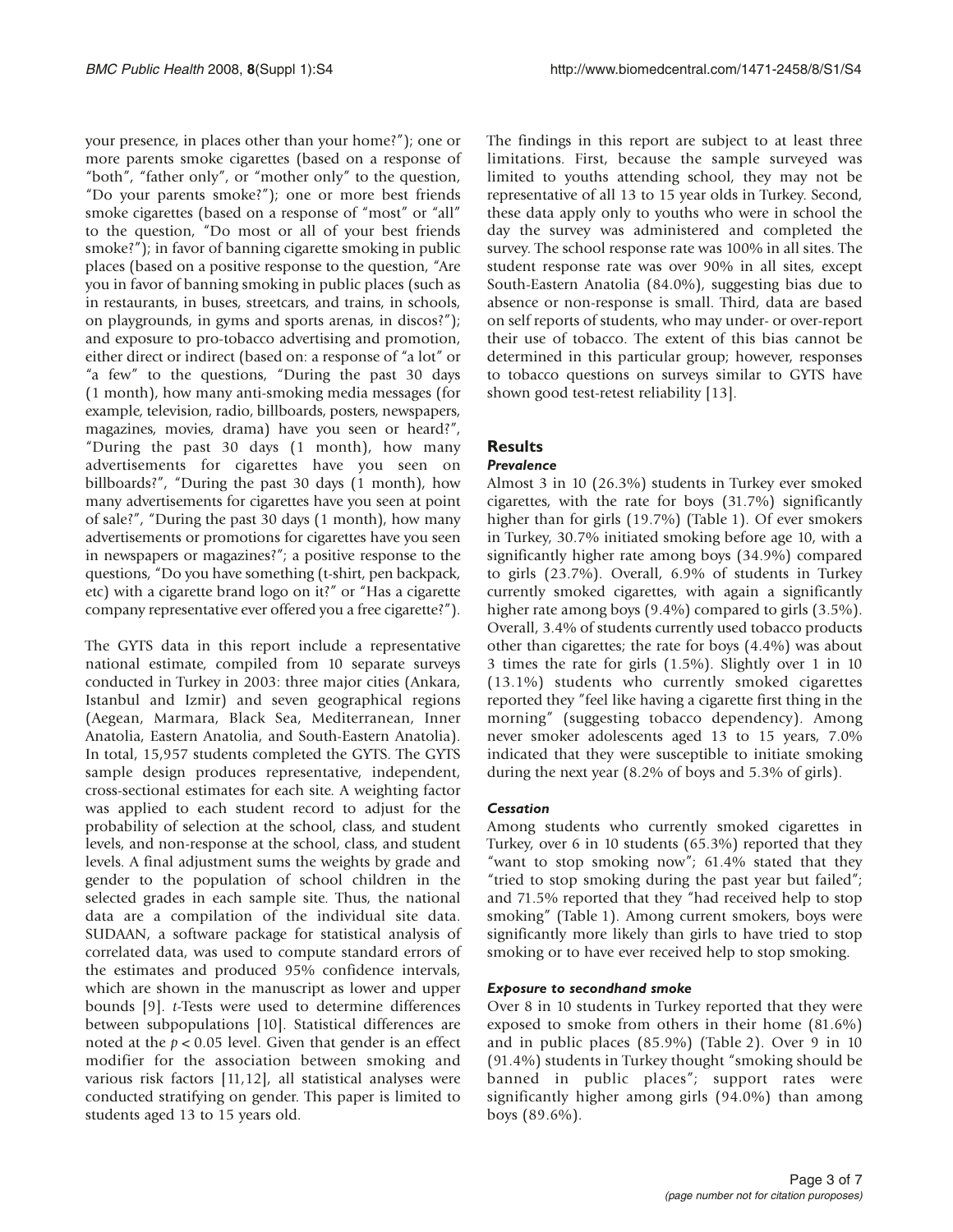|                                                                                          | Prevalence % (95% CI)                                      |                                                            |                                                          |
|------------------------------------------------------------------------------------------|------------------------------------------------------------|------------------------------------------------------------|----------------------------------------------------------|
|                                                                                          | <b>Total</b>                                               | Male                                                       | Female                                                   |
| <b>Prevalence</b>                                                                        |                                                            |                                                            |                                                          |
| Ever smoked cigarettes, even one or two puffs                                            | 26.3 (24.3-28.4) (n = $11,150$ )                           | $31.7$ (29.0-34.5) (n = 5,621)                             | $19.7$ (17.6-22.0) (n = 5,275)                           |
| Ever smokers who initiated smoking before age 10                                         | 30.7 $(28.0-33.4)$ (n = 2,677)                             | 34.9 (32.4-37.4) (n = $1,637$ )                            | 23.7 (19.5-28.5) (n = 942)                               |
| Current cigarette smokers                                                                | 6.9 (6.1-7.9) (n = $10,949$ )                              | 9.4 $(8.2 - 10.9)$ (n = 5,520)                             | 3.5 $(2.9-4.3)$ (n = 5,188)                              |
| Currently use of other tobacco products                                                  | 3.4 $(3.0-3.9)$ (n = 11,290)                               | 4.4 $(3.8-5.1)$ (n = 5,731)                                | $1.5$ (1.1-1.9) (n = 5,285)                              |
| Current cigarette smokers who felt like having a<br>cigarette first thing in the morning | $13.1$ (9.6-17.6) (n = 347)                                | $12.8$ (9.0-17.8) (n = 229)                                | $13.6$ (7.2-24.3) (n = 86)                               |
| Never smokers likely to initiate smoking in the<br>next year                             | $13.1$ (9.6-17.6) (n = 347)<br>13.1 $(9.6-17.6)$ (n = 347) | $12.8$ (9.0-17.8) (n = 229)<br>$12.8$ (9.0-17.8) (n = 229) | $13.6$ (7.2-24.3) (n = 86)<br>$13.6$ (7.2-24.3) (n = 86) |
| <b>Cessation</b>                                                                         |                                                            |                                                            |                                                          |
| Current cigarette smokers wanting to stop smoking                                        | 65.3 (60.4-69.9) (n = 410)                                 | 68.9 (63.0-74.3) (n = 295)                                 | 60.2 $(50.6-69.1)$ (n = 88)                              |
| Current cigarette smokers who had tried to stop<br>smoking during the past year          | 61.4 (55.7-66.8) (n = 439)                                 | 66.9 (60.5-72.7) (n = 316)                                 | 44.8 $(31.9-58.4)$ (n = 90)                              |
| Current smokers who had ever received help to<br>stop smoking                            | $71.5$ (67.0-75.5) (n = 622)                               | 75.3 $(71.3-79.0)$ (n = 436)                               | 55.6 $(44.5-66.2)$ (n = 147)                             |

**Table 1: Prevalence of tobacco use and interest in stopping smoking among students aged 13 to 15 years by gender,Turkey Global Youth Tobacco Survey, 2003** 

CI, confidence interval.

#### *Media and advertising exposure*

Over 3 in 10 (33.4%) students in Turkey reported that they saw advertisements for cigarettes on billboards during the month prior to the survey. Approximately 3 in 10 (27.9%) students reported that they saw advertisements for cigarettes in newspapers or magazines in the month prior to the survey. Boys (29.9%) were significantly more likely than girls (25.1%) to be exposed to pro-tobacco advertising in newspapers and magazines. Approximately 1 in 10 (10.1%) students reported that they had an object (that is, hat, t-shirt, pen, backpack, and so on) with a cigarette brand logo on it. Boys (12.4%) were significantly more likely than girls (6.7%) to own such an object.

#### *Access and availability*

Almost half (46.5%) of current smokers reported that they "usually" bought their tobacco from a store (Table 2). Current smokers who usually bought their cigarettes from a store were asked if they had ever been refused purchase because of their young age: almost 9 in 10 (86.4%) reported they had not been refused anytime. It is important that all study participants were 15 years old or younger (that is, minors) and, thus, should not have been allowed by law to purchase tobacco.

Students were asked if they had been offered "free" cigarettes by a tobacco company representative at any time. Overall, 7.6% of students had been offered "free" cigarettes, with a significantly higher rate for boys (9.1% versus 5.6%).

#### *School curricula*

Students were asked if, during the past school year in classes, they had been taught about the dangers of tobacco, discussed the reasons why young people smoke, or if they had been taught about the effects of tobacco on their health. Half (52.8%) of the students reported that they had been taught about the dangers of tobacco; only 21.1% had discussed the reasons why young people use tobacco; and 40.1% had been taught about the effects of tobacco on their health (Table 2).

#### **Discussion**

Tobacco-related studies are quite common in Turkey, yet most are either small-scale or not representative of the entire population. Besides prevalence studies in different population sub-groups [14], there have been a number of studies on potential risk factors for smoking [12] and/or on assessment and monitoring of tobacco control studies in Turkey [15]. On the other hand, there is still a missing link between such evidence and tobacco-related policy making. It is important to base policy decisions on valid and reliable evidence from population-based, representative studies that are periodically repeated to enable policy makers to monitor the results of their interventions and to appropriately tailor anti-tobacco activities to future needs.

The WHO FCTC calls for countries to use consistent methods and procedures in their surveillance efforts. The GYTS was designed for exactly this purpose (that is, standardized sampling procedures, core questionnaire items,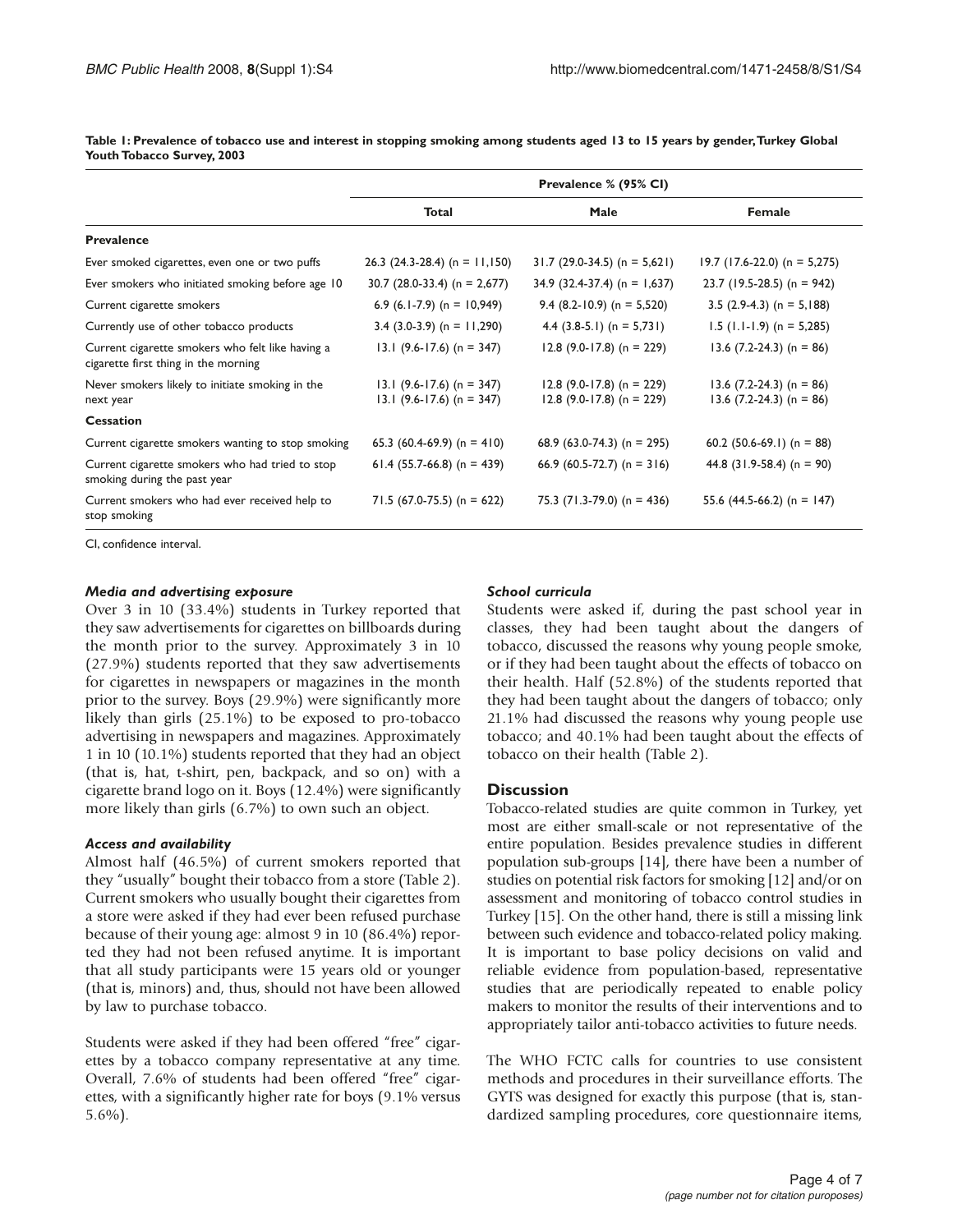**Table 2: Prevalence of factors influencing tobacco use among students aged 13 to 15 years by gender,Turkey Global Youth Tobacco Survey, 2003** 

|                                                                                                                                     | Prevalence % (95% CI)             |                                  |                                  |
|-------------------------------------------------------------------------------------------------------------------------------------|-----------------------------------|----------------------------------|----------------------------------|
|                                                                                                                                     | <b>Total</b>                      | Male                             | Female                           |
| Secondhand smoke exposure                                                                                                           |                                   |                                  |                                  |
| Exposure to smoking from others at home<br>in the past 7 days                                                                       | 81.6 (80.6-82.5) (n = $11,197$ )  | 80.6 (79.4-81.7) (n = 5,643)     | 82.7 (81.4-83.8) (n = 5,300)     |
| Exposure to smoke in public places in the<br>past 7 days                                                                            | 85.9 (84.8-87.0) (n = 11,205)     | 85.3 (83.8-86.6) ( $n = 5,696$ ) | 86.9 (85.7-87.9) (n = 5,274)     |
| Those who thought smoking should be<br>banned in public places                                                                      | $91.4 (90.6-92.1) (n = 11,323)$   | 89.6 (88.5-90.6) (n = 5,733)     | 94.0 (93.0-94.9) ( $n = 5,335$ ) |
| Pro-tobacco advertising exposure                                                                                                    |                                   |                                  |                                  |
| Exposure to advertisements for cigarettes on<br>billboards in the past month                                                        | $33.4$ (32.1-34.8) (n = 10,764)   | $34.4$ (32.8-36.0) (n = 5,429)   | 32.1 $(30.4-33.8)$ (n = 5,109)   |
| Exposure to advertisements for cigarettes in<br>newspapers or magazines in the past month                                           | $27.9$ (26.8-29.1) (n = 10,984)   | $29.9$ (28.1-31.7) (n = 5,529)   | $25.1$ (23.7-26.5) (n = 5,225)   |
| Ownership of an object with a tobacco<br>brand logo on it                                                                           | $10.1$ (9.3-11.0) (n = 11,129)    | $12.4$ (11.4-13.5) (n = 5,634)   | 6.7 $(5.8-7.7)$ (n = 5,268)      |
| Access and availability of cigarettes to smokers                                                                                    |                                   |                                  |                                  |
| Current smokers who usually bought their<br>cigarettes in a store                                                                   | 46.5 (40.6-52.4) (n = 557)        | 48.9 $(41.8-55.9)$ (n = 387)     | 38.4 (28.7-49.3) (n = 129)       |
| Current smokers who usually bought their<br>cigarettes in a store who had never been<br>refused purchase because of their young age | 86.4 (80.5-90.8) (n = 226)        | 88.0 (81.2-92.6) (n = 166)       | 82.7 (66.6-92.0) (n = 39)        |
| Those ever been offered "free" cigarettes by a<br>cigarette company representative                                                  | 7.6 $(7.0-8.2)$ (n = 10,530)      | 9.1 $(8.2-10.1)$ (n = 5,262)     | 5.6 $(4.9-6.3)$ (n = 5,093)      |
| Exposure to teaching in school the previous year about:                                                                             |                                   |                                  |                                  |
| Dangers of smoking tobacco                                                                                                          | 52.8 (50.9-54.7) (n = $11,051$ )  | 52.7 (50.7-54.6) (n = 5,609)     | 53.3 (50.9-55.7) (n = 5,224)     |
| Reasons why people their age smoke                                                                                                  | $21.1$ (19.7-22.5) (n = 11,185)   | $21.3$ (19.8-22.7) (n = 5,665)   | 20.5 (18.5-22.7) (n = 5,284)     |
| The effects of smoking                                                                                                              | 40.1 $(38.2 - 41.9)$ (n = 11,110) | 39.4 (37.4-41.4) (n = $5,617$ )  | 41.4 (39.1-43.8) (n = 5,265)     |

CI, confidence interval.

training in field procedures, and analysis of data, all of which are consistent across all survey sites). The GYTS provides indicators for measuring achievement of five WHO FCTC articles (namely, exposure to secondhand smoke, school-based tobacco control curricula, cessation, media and advertising, and minors' access and availability to tobacco products) and results from the 2003 GYTS can be used to set baseline measures that can be used to monitor the five WHO FCTC articles, as discussed below.

#### *Article 8: protection from exposure to tobacco smoke*

Law 4207 calls for a ban on smoking in public places; however, the ban is limited to health care facilities, schools, theatres and cinemas, and some public transport (buses, trains, and domestic and international air transport) [3]. Results of the GYTS (2003) suggest that the vast majority of Turkish teenagers are exposed to secondhand smoke in public places. The MOH is now focusing on developing a proposal to amend Law 4207 to include

provisions to prohibit the consumption of tobacco and tobacco products in additional public places. To assist in this effort, the GYTS data show that over 94% of never smokers and 64.1% of current smokers are in support of banning smoking in public places, with no significant difference by gender [6]. In a similar way, 81.6% of never smokers (slightly higher in girls versus boys) and 55.3% of current smokers (with no significant difference by gender) report that they believe passive smoking is harmful [6].

#### *Article 12: education, communication, training and public awareness*

From the GYTS data, half of the students in Turkey reported that, during the past school year, they had been taught about the dangers of smoking and one-third had discussed reasons why people their age smoke. This information calls for the development, implementation and evaluation of evidence-based tobacco prevention curricula to be used in schools. The centralized education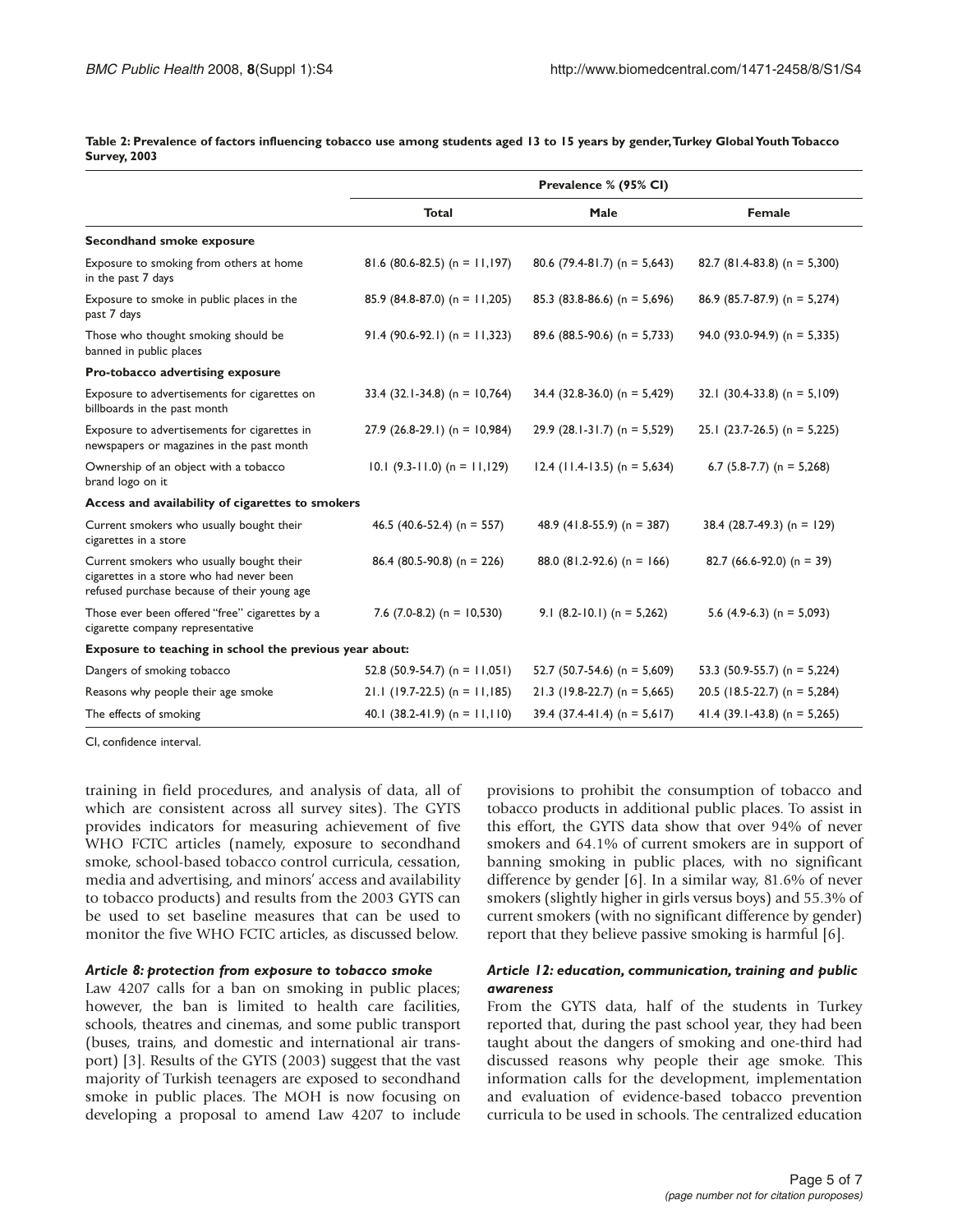system in Turkey will facilitate national implementation of a tobacco use prevention curriculum, once an effective program is identified and evaluated.

It is important to note that introducing anti-smoking programs to teenagers is not an easy task. It is not always easy to identify the smoking students, given that they do not want this to be known by their teachers, parents, and other relatives and/or may be scared that they will be punished for smoking. Similarly, because of a fear of stigmatization, for example, teenage smokers are not as open as adults to attending 'quit smoking' centers and/or to receiving help from professionals, even when they want to quit smoking. Training for teachers and parents in how to approach a teenager who smokes is important in this respect.

### *Article 13: tobacco advertising, promotion and sponsorship*

Law 4207 prohibits mass media advertising of cigarettes and other tobacco products, as well as the sponsorship of all sports and cultural events by tobacco companies. Data from the GYTS show one-third of the students reported seeing cigarette advertisements on billboards and 28% saw advertisements for cigarettes in newspapers or magazines. In other countries that have conducted the GYTS, billboards often refer to posters seen at point of sale locations and newspapers and magazines refer to international publications. Turkey does not have a ban on advertisements in international publications.

The GYTS also includes information on indirect advertising by the tobacco industry. Students were asked if they have an object (cap, shirt, knapsack, and so on) with a tobacco company logo on it. One in 10 students in Turkey had such an object. The working group formed by the MOH could use this information as support for amending Law 4207 to include stronger provisions regarding direct and indirect advertising of tobacco products.

### *Article 14: demand reduction measures concerning tobacco dependence and cessation*

The GYTS results show 7 in 10 current smokers wanted to stop smoking and over 7 in 10 have tried to stop during the past year but have failed. Turkey has some cessation clinics in select universities and hospitals, but these cessation efforts focus largely on adults. This finding indicates a need to develop, pilot test, and evaluate potential youth cessation programs. Once effective programs have been identified, they need to be made widely available throughout Turkey. The evidence is currently insufficient to support the efficacy of smoking cessation programs in young people [16].

# *Article 16: sales to and by minors*

The GYTS data show that almost half of the current smokers (all aged 13 to 15 years and, thus, minors) usually buy their cigarettes in a shop and many of them were not refused purchase because of their age. Clearly, enforcement of the minors' access law is a major issue facing Turkey, as well as amendment of the prohibition of tobacco sale near educational facilities. These efforts can complement other population-based intervention efforts to reduce tobacco use in Turkey.

# **Conclusion**

Passing of Law 4207, ratification of the WHO FCTC, and formation of a working group by the MOH to assist in developing a national tobacco control program are important milestones for tobacco control in Turkey. The MOH now needs to move forward in implementing the provisions of Law 4207, and developing effective enforcement procedures. The working group and the MOH can use the findings of the GYTS to assist in development of a national tobacco control policy, as recommended in the WHO European Strategy for Tobacco Control [17]. Development of an effective comprehensive NTCP including smoke-free environment policies, increases in the price of tobacco products, comprehensive laws to regulate and enforce bans on sales, purchases, and consumption of tobacco products by underage youth, regulations of content, labeling, promotion, and advertising of tobacco products, and targeted mass media campaigns [18,19] - will require careful monitoring and evaluation of the existing programs and should be tailored to future needs. The synergy between Turkey's leadership in passing Law 4207, ratifying the WHO FCTC, and supporting the conduct of the GYTS offers Turkey a unique opportunity to develop, implement and evaluate a comprehensive tobacco control policy that can be most helpful to Turkey.

# **List of abbreviations used**

FCTC, Framework Convention on Tobacco Control; GTSS, Global Tobacco Surveillance System; GYTS, Global Youth Tobacco Survey; MOH, Ministry of Health; NTCP, National Tobacco Control Program; WHO, World Health Organization.

# **Competing interests**

The authors declare that they have no competing interests.

# **Authors' contributions**

CWW, NRJ and SA conceived the study, participated in its design and coordination, and helped to draft the manuscript. TE was responsible for national coordination of the study and for drafting the manuscript. BC and DA participated in interpretation of the statistical analysis and drafting the manuscript. All authors read and approved the final manuscript.

# **Acknowledgements**

This survey was supported financially and technically by the World Health Organization-Tobacco Free Initiative and the US Centers for Disease